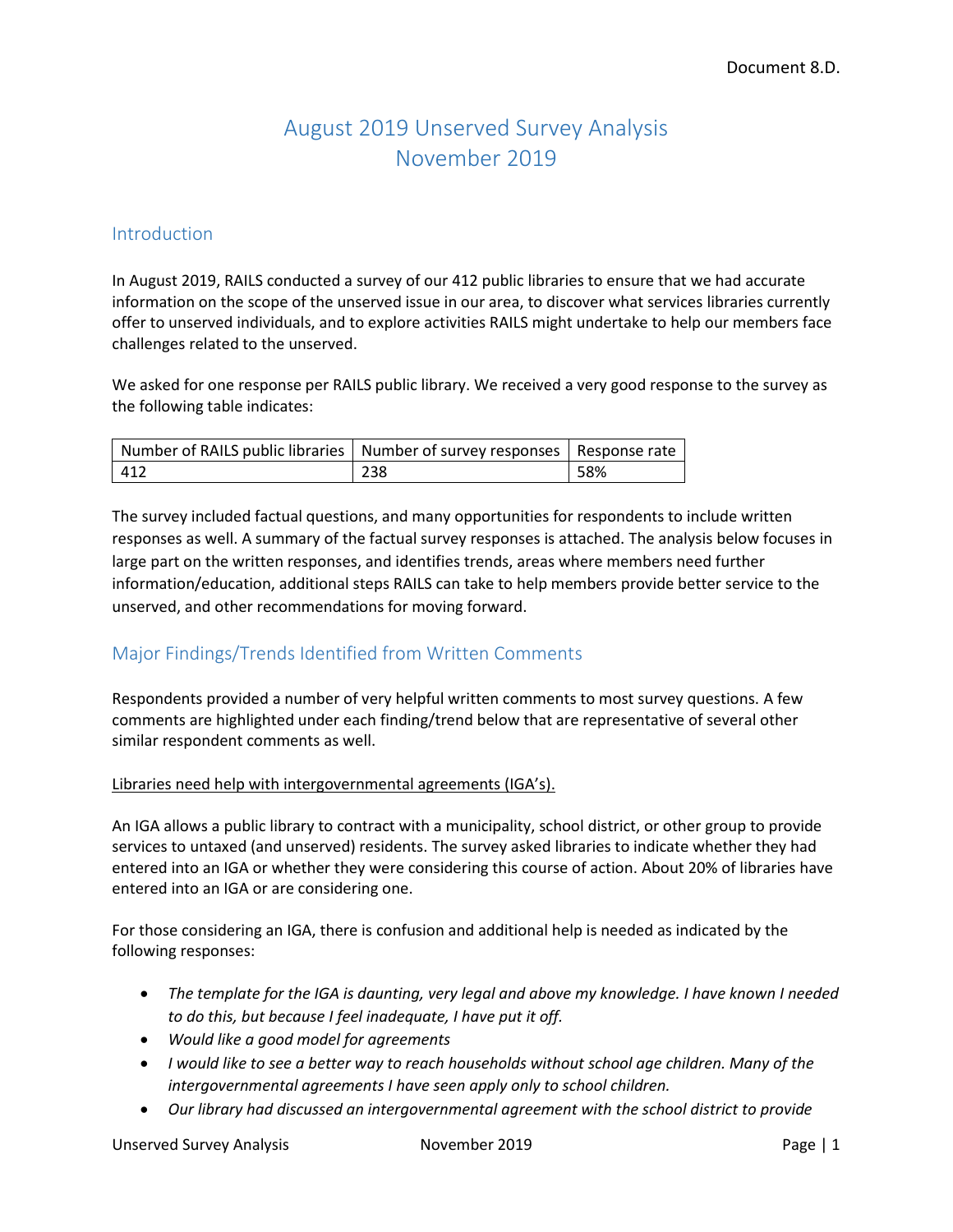*library cards to students in the unserved area. However, we struggled to agree on an equitable way for that service to be provided. The school district was hesitant to provide any sort of funding for the cards and the library felt it unfair to provide service without receiving some sort of remuneration.*

#### **Possible RAILS actions:**

RAILS provides information about IGA's on our website, including a template, frequently asked questions, and additional information. RAILS staff have also consulted with members interested in forming an IGA. As indicated by one survey respondent:

 *I am so happy we were able to get support from RAILS as we crafted our IGA with our public schools. The response from the community has been amazing!*

Judging from the number of survey comments on IGA's, it appears that a number of libraries are not aware of the assistance RAILS can provide. RAILS can make this information clearer and easier to find on our website, and publicize the availability of this information more widely and heavily.

RAILS can also investigate the possibility of building a repository of existing IGA agreements our members have formed to provide examples for other libraries.

RAILS can also find ways to distribute more information about IGA's via our continuing education offerings. For example, we coulld have a panel discussion featuring libraries that are currently using IGA's to serve the unserved, and/or an attorney providing general advice about considerations to keep in mind when establishing an IGA.

### There is great confusion about laws related to the unserved.

Written survey responses indicated confusion about how to interpret the law related to the unserved, and libraries are following a wide variety of different practices. The following comments represent this confusion and the varied practices related to different nonresident card issues.

Selling nonresident cards (10% of libraries said they do not sell nonresident cards)

- *We will sell a nonresident card to anyone who requests one.*
- *We will sell a card to anyone in our school district even though other libraries are closer, because we are the main library offering service to that district. Our neighboring library doesn't agree with this. We also have gotten conflicting info on whether we can sell cards to our Chicago neighbors.*
- *One of the areas we are seeing an increase in NR card purchases is from library card holders (from other libraries) who would like access to eMaterials that we subscribe to. Their library (city, district, whatever) does not take the particular service (Overdrive, eMagazines, whatever) that the patron likes, so they are willing to purchase a library card to get access to these*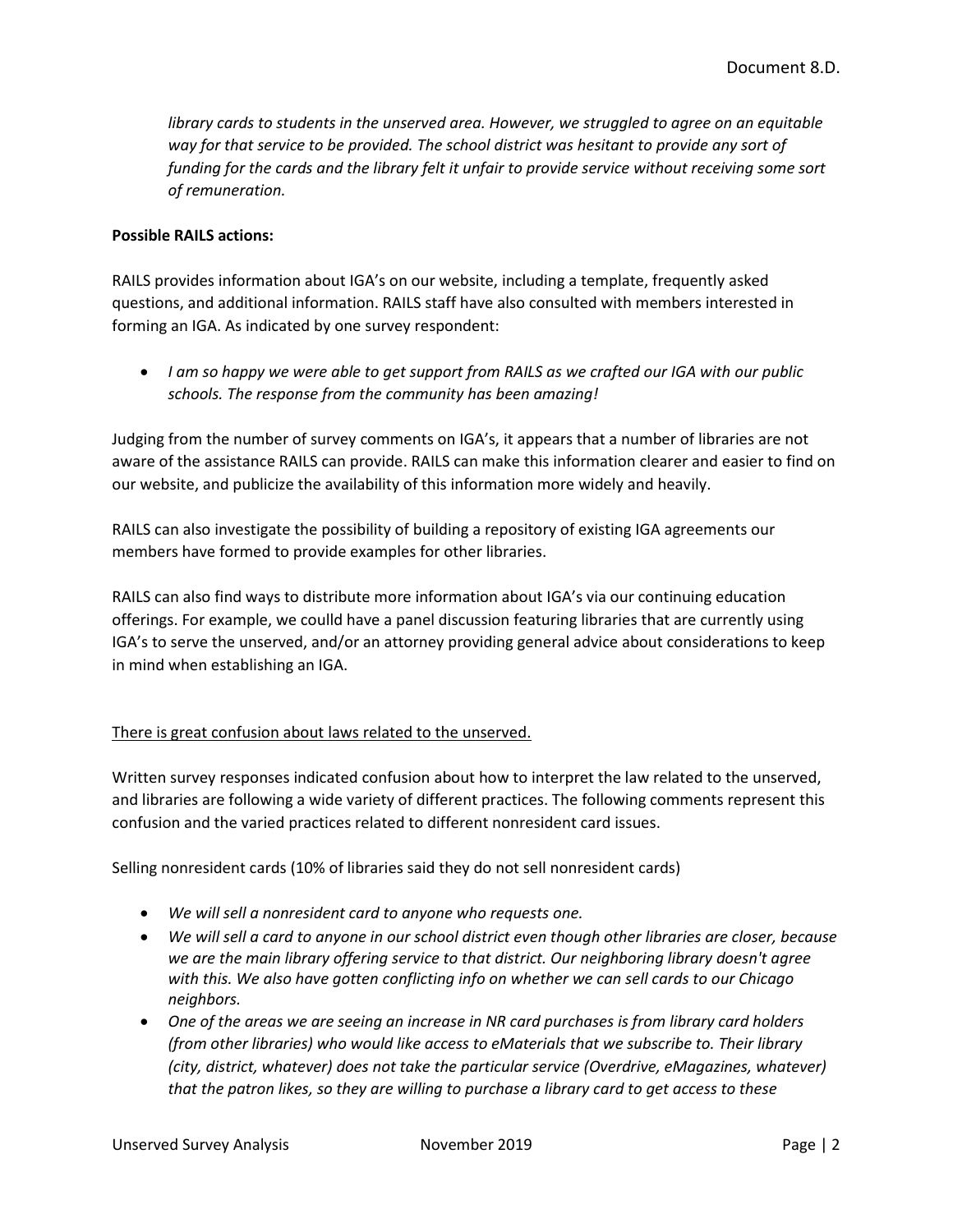*items.*

- *This is still unclear among libraries in our area and we would love to have a more definitive answer as to who we can sell to - i.e. someone for whom it is more convenient for their needs. Would love to see a state sponsored card available to any who live in unserved areas.*
- *For years (okay prior to 2010) the state library has said the nonresident fee could not be prorated or paid by installments. Has that changed?*

Nonresident educator cards (20% of libraries offer educator cards-most to K-12 educators, some to college/university educators-typically for classroom purposes only)

- *We moved from school cards to individual teacher cards because it greatly improved accountability--we get almost everything back now.*
- *I would love to do this, but an IGA is not feasible with our school district and I thought that is the only way we can legally offer teacher cards.*
- *We are considering giving nonresident cards to all K-12 teachers.*
- *The law on this is difficult to work with. My understanding is that we have to have an agreement and that puts the schools in the difficult place of collecting money from teachers if they do not return things.*

Nonresident student cards (10% of libraries offer student cards –most to K-12 students, some to college/university students)

- *We would like to offer student cards and the school has shown interest, but our attorney has advised that the schools must agree to be financially responsible for materials checked out on such cards, and their board has been unwilling to agree to this provision.*
- *We are working to align this practice with our educator cards, so that students have cards to use for any purpose.*
- *We have spoken to a few schools and offered discounted cards to their students for the summer months, but they wanted it to be free.*
- *We offer cards to families with school age children who are unable to afford the out-of-district fees.*

Business/nonprofit organization cards (70% of libraries offer this type of card to the owner of the property, regardless of where they live. Monst often, only one card is distributed.)

- *Per Ancel Glink and P.A. 100-0875, we cannot charge a nonresident fee to anyone who owns or leases property taxed for library service, and multiple owners or lessors at a single property are eligible for a card.*
- *Under the law, an individual or business that pays property taxes to the public library is entitled to a library card. It is valid for one year. And only one individual form the business can have the card. A year or so ago, the ISL clarified this to include both renters and owners of business property.*
- *We offer up to 5 accounts per business.*
- *We offer business/nonprofit cards for up to 3 employees at the business/nonprofit.*
- *The only real nonprofits we have in our town are the churches. The card is good for the entire*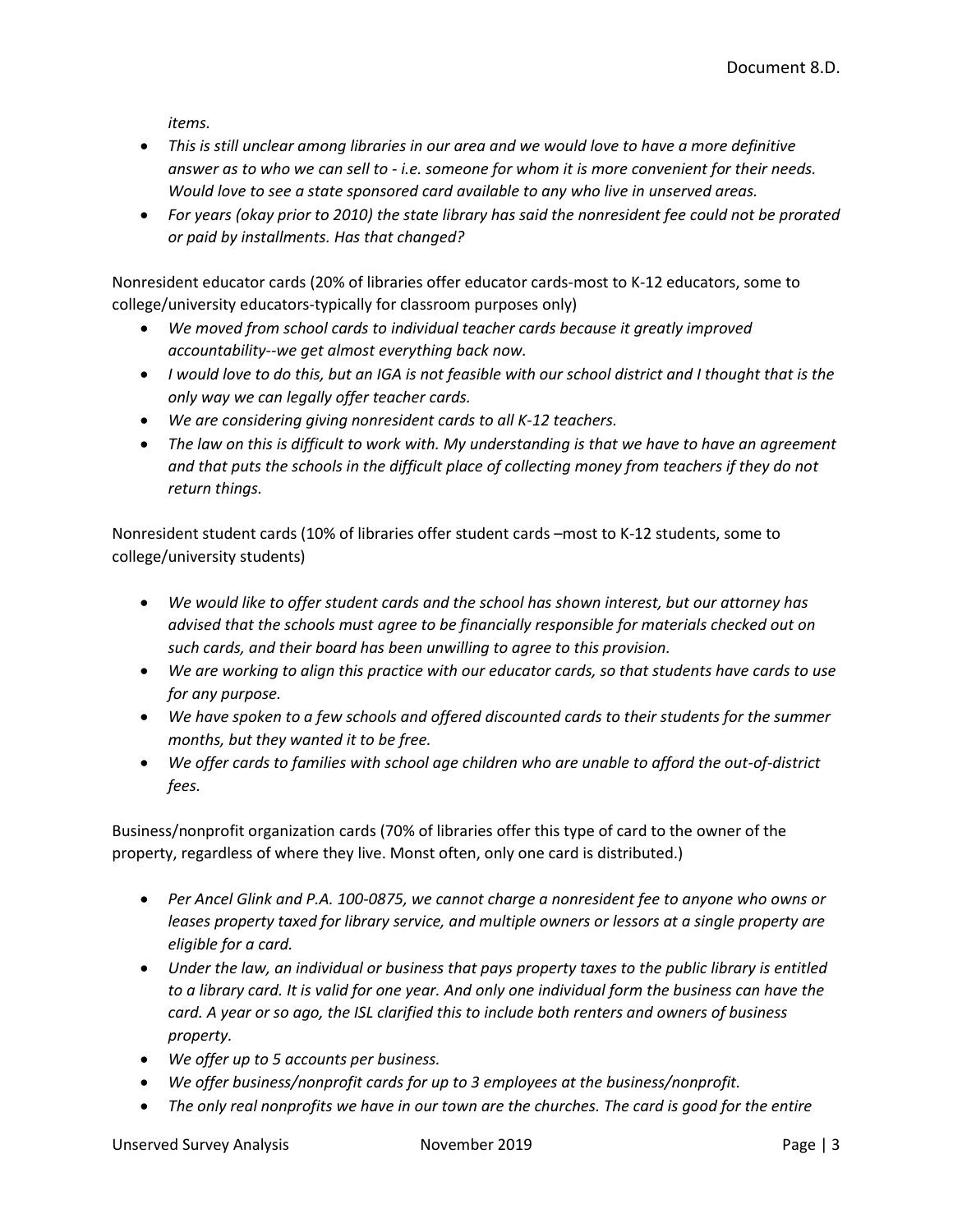*family of the pastors who don't live in town, but we only offer that amenity to the pastor, not to other employees of the church.*

Temporary cards (25% of libraries offer this type of card-percentage varies slightly depending on the situation. 10% of libraries allow children living in unserved areas to participate in their summer reading program.)

- *We offer a nonresident summer reading card which is valid from June 1 - Sept. 1 and allows nonresidents to participate in the library's summer reading program. The cost of the card is 1/4 of the cost of a full year non-resident card.*
- *Extended stay residents place a \$50 deposit down which is returned at the end of their stay if all items have been returned and there are no outstanding fines.*
- *Our temporary cards are limited to 3 months.*
- *My understanding is that these are illegal, appealing though they might be.*
- *I believe the attorney at PUG Day advised against issuing any type of temporary card.*

#### **Possible RAILS actions:**

RAILS plans to work with the Illinois State Library on an FAQ that will help clarify the law related to unserved issues, including the specific points referenced in the comments above. Once finished, we will publicize the FAQ to Illinois libraries far and wide.

### Many respondents thought that RAILS was sanctioning the different practices referenced in survey questions.

In constructing the unserved survey, RAILS researched the practices of many different libraries in our area. Even though some of these practices seemed contrary to the law governing the unserved, we included them on the survey because we wanted to get a very clear picture on what our libraries were doing to help the unserved.

In their survey responses, some libraries pointed out that RAILS should not be condoning "illegal" actions. Others were excited to try some of the practices mentioned since RAILS was condoning them. The following sample comments also indicate the confusion about the unserved law described above.

- *I didn't realize that we had an option of discounting the cost of the nonresident card. I thought we needed to follow the formula for determining the cost.*
- *It is good information to know that we could offer a temporary card, because I didn't even realize that a temporary card was acceptable. I also didn't know that we could offer a card for free to a nonresident who has difficulty affording the cost.*
- *I didn't know that we could offer free library cards to veterans who live in unserved area…however if I had known about this – we would gladly offer free cards.*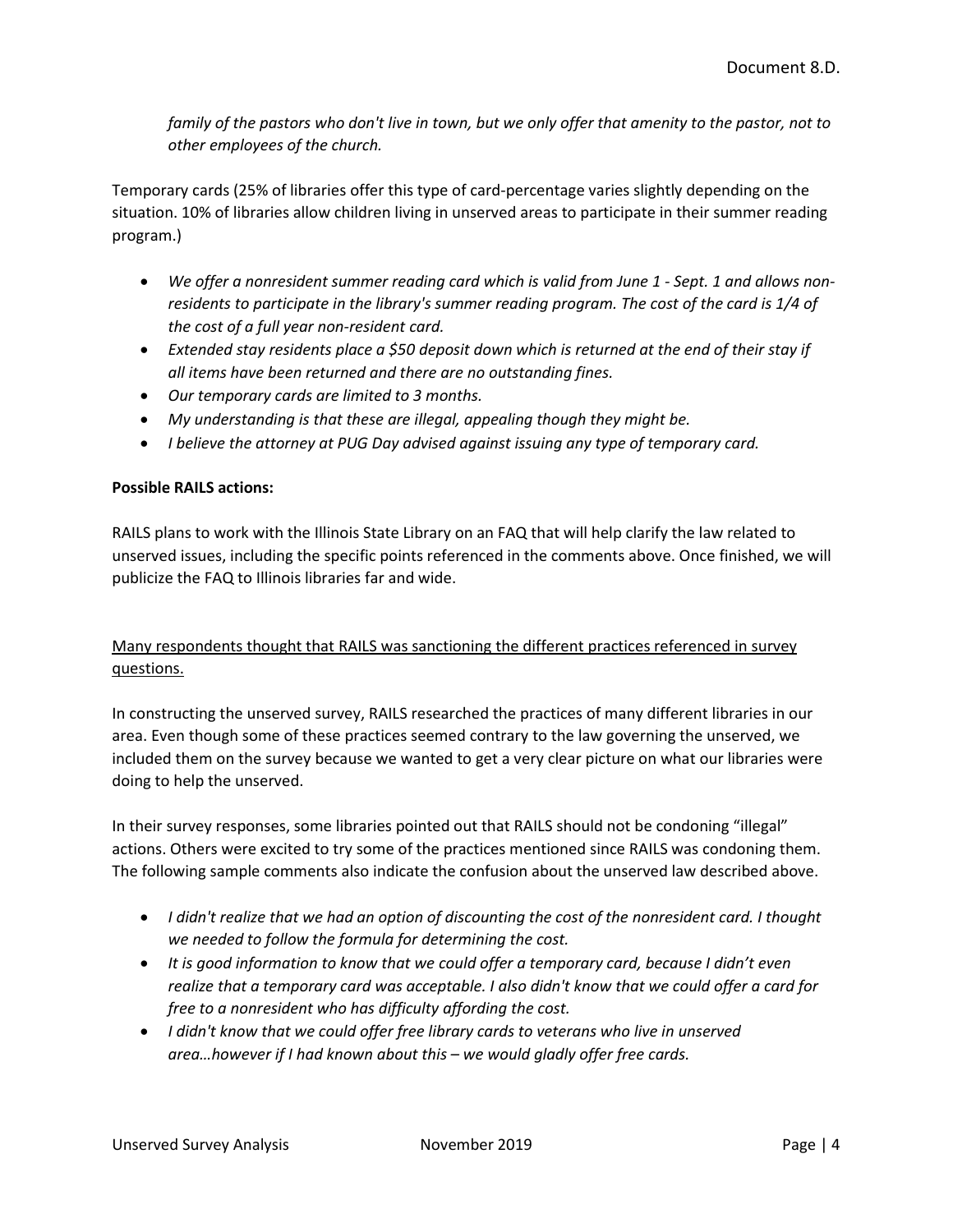*I understand this is a survey, but some of the questions asked are practices that are clearly against current state law. I think there should be some disclaimer that these aren't necessarily things that people should adopt without considering the laws.* 

#### **Possible RAILS actions:**

RAILS has clarified via the *RAILS E-News* and quarterly member update sessions that we are not sanctioning any of the practices referenced on the survey that may be contrary to Illinois law. RAILS may also want to work with other stakeholders on trying to expand the law to include some of the practices libraries are interested in implementing or that others have already implemented successfully.

#### Libraries are finding innovative and different ways to provide services to the unserved

Survey results indicated that libraries have found many different ways to serve the unserved. The legality of some of these practices is not always clear as referenced above, but the ultimate goal for all of these libraries is to provide better service as indicated by comments in the following areas:

Providing help with nonresident card fees – particularly for those who cannot afford them

- *2 out of 3 of our surrounding townships cover the fee for their residents*
- *Our Friends of the Library offers a program to subsidize the cost of nonresident cards for low income families who attend schools in our district. Families are referred to us by the local school principals so that we don't have to deal with income documentation or determine who should qualify for the subsidized cards.*
- *Our Board just voted to allow 5 families who live outside the taxing district to apply for a library funded 1 year nonresident card. Next year we shall have a lottery for these 5 cards.*
- *The library would be willing to offer waiving the fee or reducing the amount.*
- *We offer cards at a discount for everyone who lives in the unincorporated areas near our library.*
- *Nonresident card fees are paid by the Lion's Club* [or Rotary, or book sale money, or a private memorial fund, donations, etc.]

Nonresident educator and student cards

- *All of the students in the elementary school district are residents of our library district. Instead of selecting, checking out, and delivering books to the classrooms, we allow the teachers to come in and select the books, even if the teacher is not a resident or reciprocal patron.*
- *We give free cards to any child that signs up for our summer reading program.*
- *The district has a grant for public school kids that live in unserved areas. The entire family receives cards. Once this grant money runs out, we will not be able to pay/offer for cards to unserved areas.*

Business/nonprofit organization cards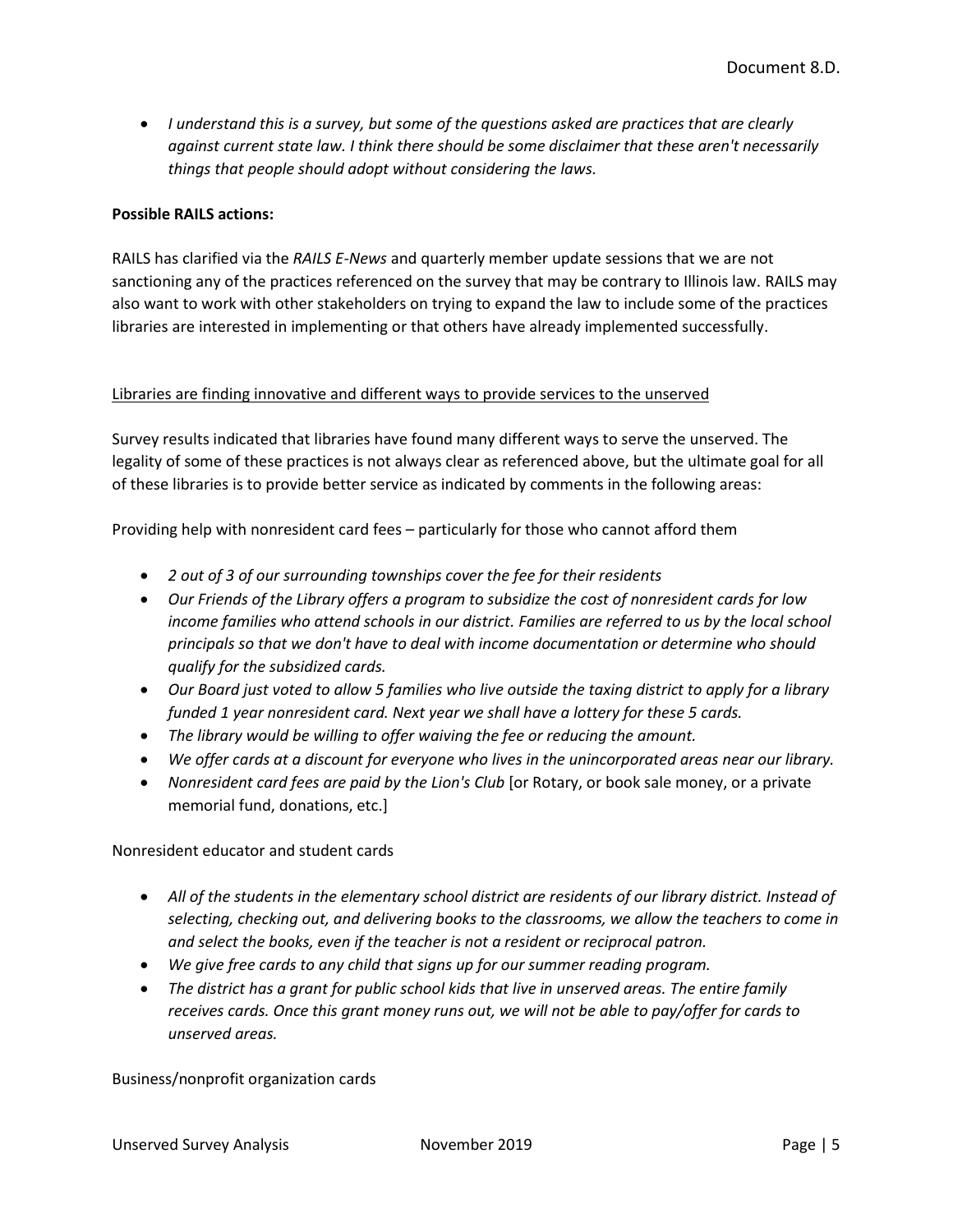*The City, Library, and Park District offer reciprocal deals to employees of these entities.*

#### **Possible RAILS actions:**

Clarifying the law as proposed above will help with some of these issues. RAILS would also like to find ways to work with the Illinois State Library and other stakeholders to possible expand the laws related to the unserved as many libraries already have ideas for expanding library service and have successfully implemented them.

RAILS can also use our various communication channels (e-news, podcast, social media, member update sessions, etc.) to share some of these innovations that do not go against current laws related to the unserved. This would help spread the word about best practices and give other libraries ideas on things they might try to provide better service to the unserved.

RAILS can also investigate the possibility of proposing/organizing a panel discussion at the 2020 Illinois Library Association conference focusing on some of these innovative practices.

RAILS can also explore the option of offering a grant program in FY2020 or beyond to offer funding for libraries that want to offer additional innovative services to nonresidents.

# Library Programs/Services Available to the Unserved

Survey respondents were asked to indicate which services (other than checking out library materials) offered to library card holders were also available to unserved individuals who do not have a nonresident card. Most libraries indicated offering the same in-house services available to regular card holders to nonresidents without a library card. Major exceptions were being able to use online library databases from home, and using e-resources (e-books, e-audiobooks, etc.) without charge in the library or from home. Most respondents did not make these services available to those who did not purchase a nonresident card.

#### **Possible RAILS actions:**

Since the majority of libraries are already offering most of the in-house services they offer to cardholders to nonresidents without a library card, there is no need for RAILS action in this area at this time.

# Publicizing Nonresident Services

Over  $\frac{1}{2}$  of respondents publicized the availability of nonresident cards on the library's website. Over  $\frac{1}{4}$ posted information in the library or provided flyers, brochures, etc. for library visitors to take.

Approximately ½ of respondents publicized the availability of other library programs/services to nonresidents who do not have a nonresident card. Over ½ included this information on the library's website. Slightly less than  $\frac{y}{2}$  posted information in the library or provided flyers, brochures, etc.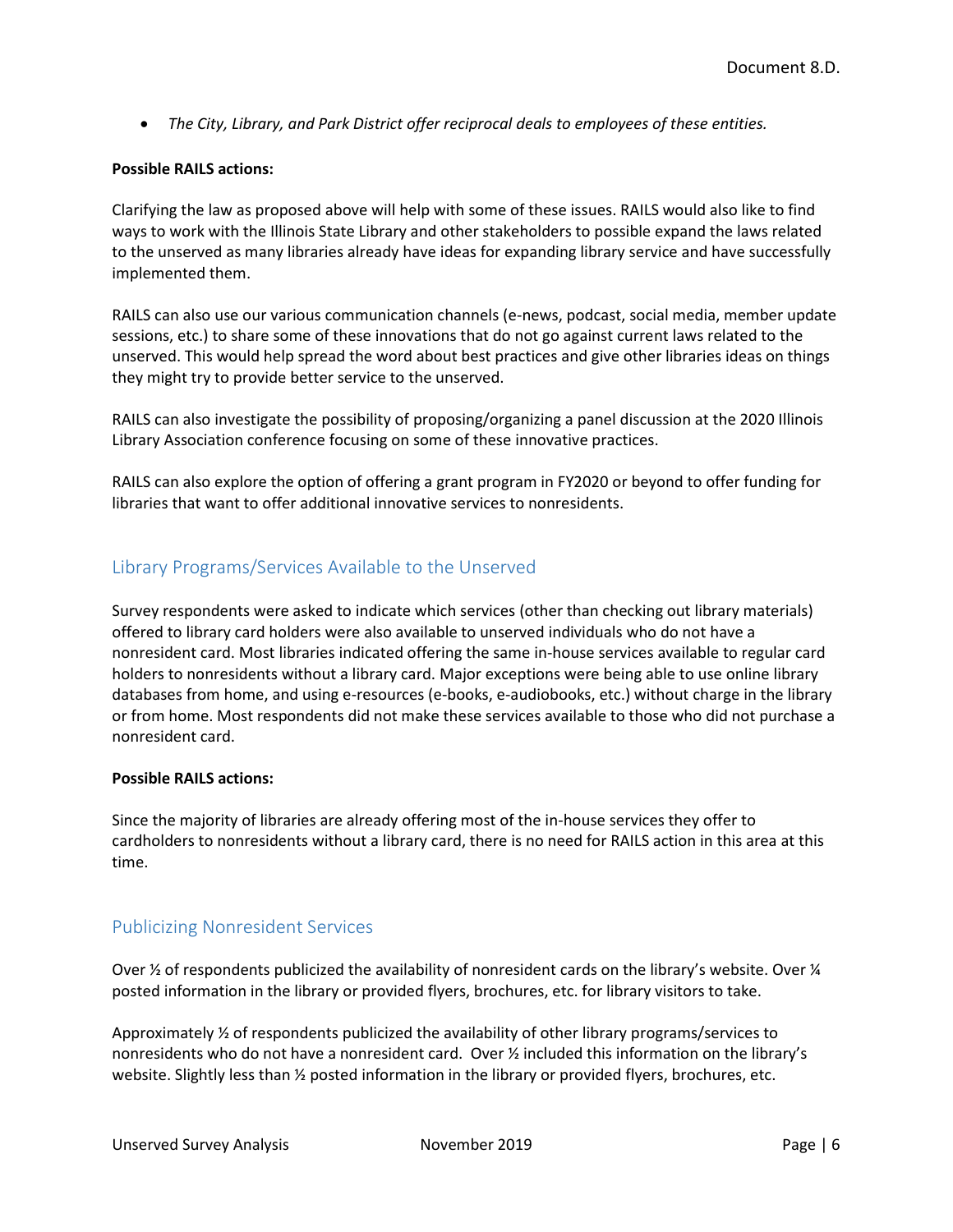A far fewer number of libraries are using outreach strategies to promote the availability of these programs/services to nonresidents outside of the library and specifically to unserved areas. If libraries do not promote the value of library service to the unserved, as well as all of the programs/services that are available to those with a library card, these individuals will never know what they are missing.

#### **Possible RAILS actions:**

Through our My Library Is … campaign, RAILS could provide suggestions for libraries on how to effectively reach out to unserved populations. We could also provide information on the value of library programs/services and ROI, and explain how residents are taxed for library service on their tax bills and what they get for this small investment.

And to follow a suggestion from a survey respondent: *Any literature or posters, etc. with reasons that farmers might want library service and what it can do for them would be greatly appreciated*

# How RAILS Can Help Member Libraries

Survey respondents were asked to rank a series of possible actions RAILS could take to help them with the challenges they face related to serving the unserved.

Top vote-getters were:

- Help lead efforts to achieve universal library service in Illinois (79% of libraries)
- Work with the Illinois State Library, Illinois Library Association, and other stakeholders to plan for legislative action to mandate tax-supported public library service (79%)
- Develop strategies for promoting the value of universal library service to legislators (79%)
- Work with Illinois real estate associations to require disclosure on whether or not public library service is included for residential real estate (75%)
- Provide more information on intergovernmental agreements and/or Provide basic legal assistance on how to establish an intergovernmental agreement (74%)

The following are representative written comments on additional ways that RAILS can help members:

- *Provide more information and/or basic legal assistance on how to annex unserved areas.*
- *Have a lawyer go over the IL Statutes and break down for librarians what we can legally do for the unserved* and similarly: *Provide clarity on the State Library's rules relative to nonresident cards*
- *Work with community colleges on expanding the library services they offer to the general public*

#### **Possible RAILS actions:**

Working with the Illinois State Library on an FAQ re the law related to the unserved as mentioned earlier in this document can help resolve confusion over many of the issues uncovered by this survey. Offering continuing education on some of these topics, as well as enhancing the information available on the RAILS website and making it easier to find can also be effective.